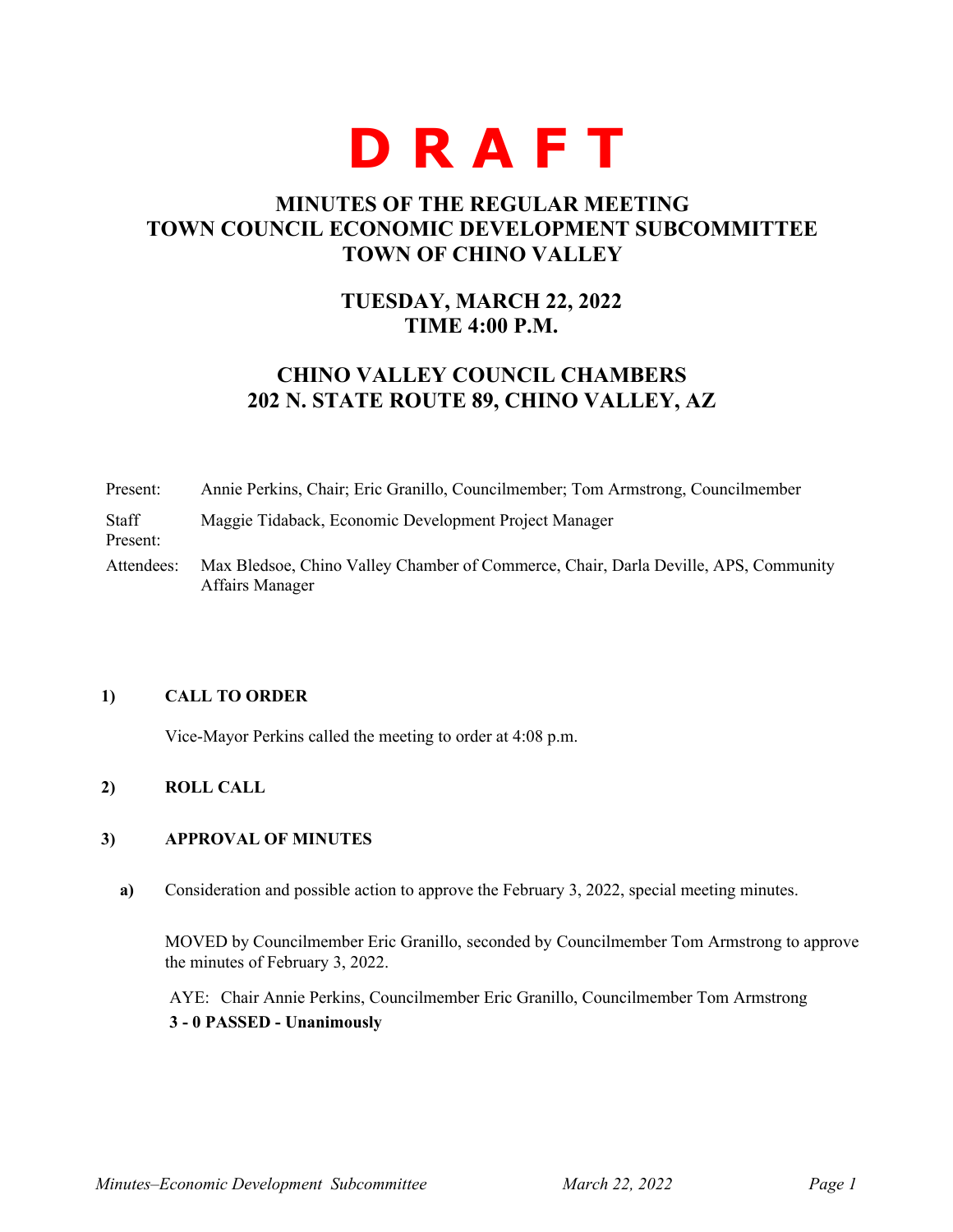### **4) CALL TO THE PUBLIC**

*Call to the Public is an opportunity for the public to address the Subcommittee concerning a subject that is not on the agenda. Public comment is encouraged. Individuals are limited to speak for three (3) minutes. The total time for Call to the Public may be up to 15 minutes per meeting. Committee action taken as a result of public comment will be limited to directing staff to study the matter, scheduling the matter for further consideration and decision at a later date, or responding to criticism.*

Max Bledsoe, Chamber of Commerce – The Chamber had passed all their inspections and they had their grand opening planned for May 19, 2022.

#### **5) OLD BUSINESS**

**a)** Update and discussion regarding the Invitation for Bids at Old Home Manor.

Ms. Tidaback reported on the following:

- There was a developer working with the Town's broker to submit a bid for 20-acres at OHM. They would pick up the other 20-acres at a later time. The developer would probably request a right of first refusal in his offer with the initial 20-acre property. The offer for the 20-acres was \$600,000, which matched the appraised value.
- RV Park location: Staff had a meeting with the developer, and they were in discussions with Development Services and the Town attorney to move the location north, closer to the Phase 2 infrastructure. It would save time and money, as well as put them in a good location. The location was across from the equestrian center.
- The Town attorney did not think changing the APN (Appraiser Parcel Number) would require the Town to go back out to bid.
- The developer was waiting to see what happened with the Zane Grey RV Park because they did not think there was enough demand and were nervous about two RV parks coming out at the same time.
- If they decided not to move forward with the RV Park, they were considering other projects in the same area.
- The reason for the location move was to keep the cost of the infrastructure development down.
- The proposed park would have 200 sites, a convenience store, pickleball court, community center, and horse stall pull-ins. There was not an official site plan yet.
- **b)** Update and discussion regarding the Build Back Better grant for \$1.7 million for capital improvement projects at Old Home Manor.

Ms. Tidaback reported on the following:

- The Town had applied for \$1.7 million, but the USCA based the amount on a percentage of the median income and population under 10,000 people. The Town's median income was now \$65,000, and the population was at 12,000 people.
- The Town was only eligible for 15% of the \$1.7 million, which amounted to \$240,000.
- The amount would help pay for the capital improvements at OHM.
- They could reapply in July with a heftier proposal. The Town had many good projects in the planning stages that could qualify.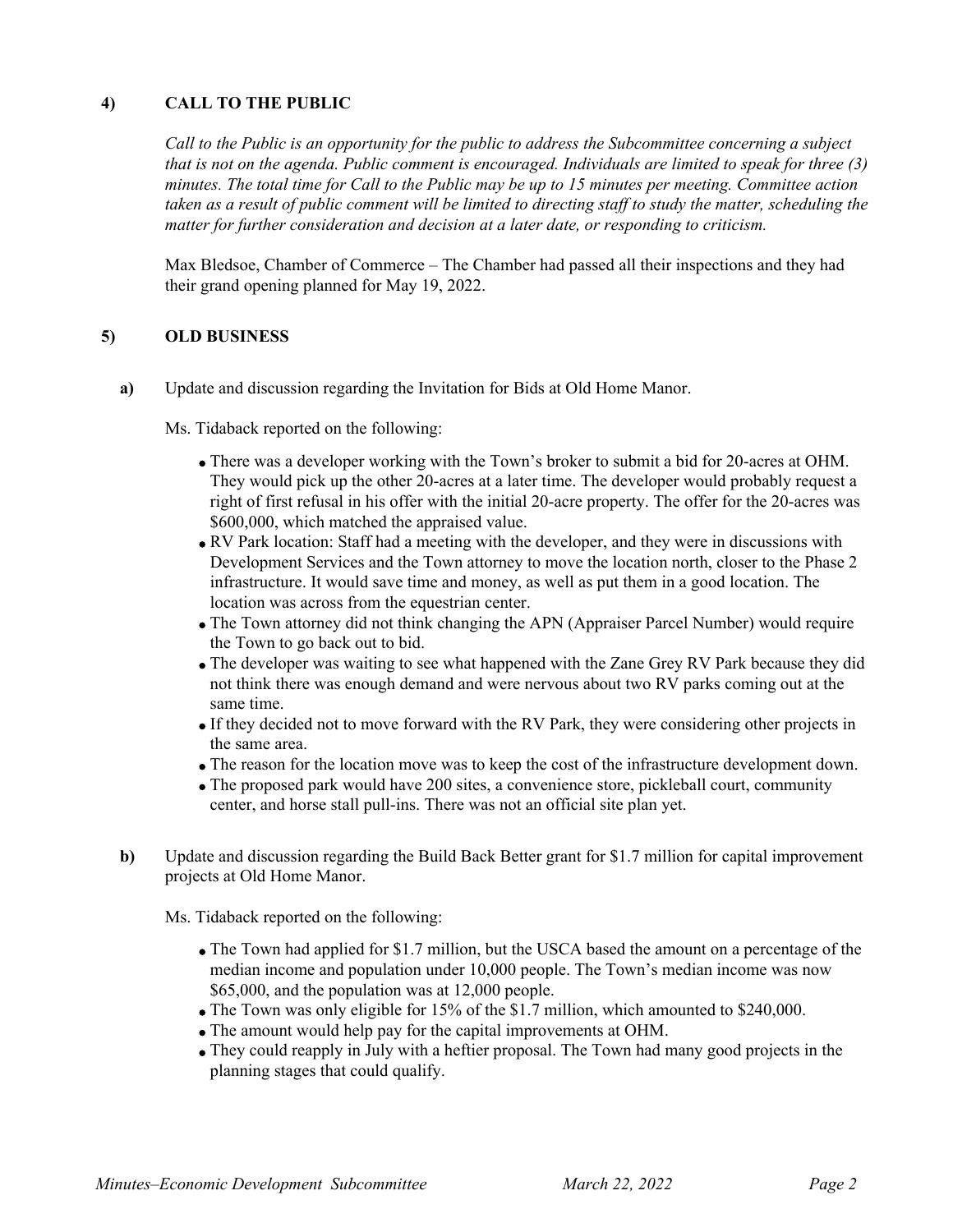#### **c)** Update and discussion regarding the Arizona Department of Transportation (ADOT) yard relocation.

Ms. Tidaback reported on the following:

- ADOT had been very helpful.
- The Town wanted to move the ADOT yard because it was on a major commercial corner.
- There was a sewer capital improvement project that would be crossing the area, which would open it up to businesses.
- The Town gave parcel numbers at OHM near the Town's yard to ADOT for consideration, but the State's department of real estate thought the area was too far off the highway. They had projects going on in Ashfork, so they wanted to be further north.
- Staff had been looking at other parcels off Old Highway 89 and parcels owned by the City of Prescott to have ADOT consider.
- It was a big project for staff, who had reached out to Mark Holmes for assistance. Staff's next step was to talk to the City of Prescott about the land they owned and the State land department.
- Members discussed combining the ADOT yard with the County yard at Road 2 South. The County Commissioner had been informed of the issue and thought sharing a yard was a good idea.
- Staff was unclear what would happen to the parcel if the State shared a yard with the County.
- There were no definitive plans for the parcel except to open it up to retail business.
- **d)** Update and discussion regarding a special election to sell land in excess of \$1.5 million.

Item 5(d) was heard before Item 5(b) but is retained here for clarity.

Ms. Tidaback requested that Item 5(d) be moved up before 5(b). She reviewed the market value of a section of land in OHM, which had doubled in value from a year ago, to \$1.8 million. Staff wanted the upcoming budget to include the cost of a special election because if the land was in excess of \$1.5 million, it could not be sold. Elections involved a lot of planning and work.

Erin Deskins, Town Clerk presented the following:

- Any Town owned property with a sell price over \$1.5 million had to go out to voters.
- The Town was looking at a special election in the next year if they wanted to sell the property at OHM for more than \$1.5 million.
- State Statutes only allowed four special election dates per year: March, May, August, and November, with the next possible date of March 2023 – for a mail-in only ballot item, staff would need at least six months prior to the election date to give proper notice of the election to the residents. More time was recommended to allow for marketing time.
- Regular elections were held on even years in August and November.
- Staff had been working on the marketing or community outreach by enhancing the social media aspect. Outreach could include partnering with APS or hiring someone to specifically work on the education component so that the community understood the situation better.
- Planning needed to begin within the next couple of months. A March special election would require the final language to be submitted to the County by November 2022. A May 2023 special election would require the final language to be submitted by January 2023. An August election would require final language to be submitted by April 2023.
- Special elections were mail in only ballots. The 2024 election would be a presidential election and would have a higher voter turnout.
- There had not been any other offers, but there were concerns that there would be within the next couple of years. If an opportunity was presented over \$1.5 million, the Town could not move forward with it.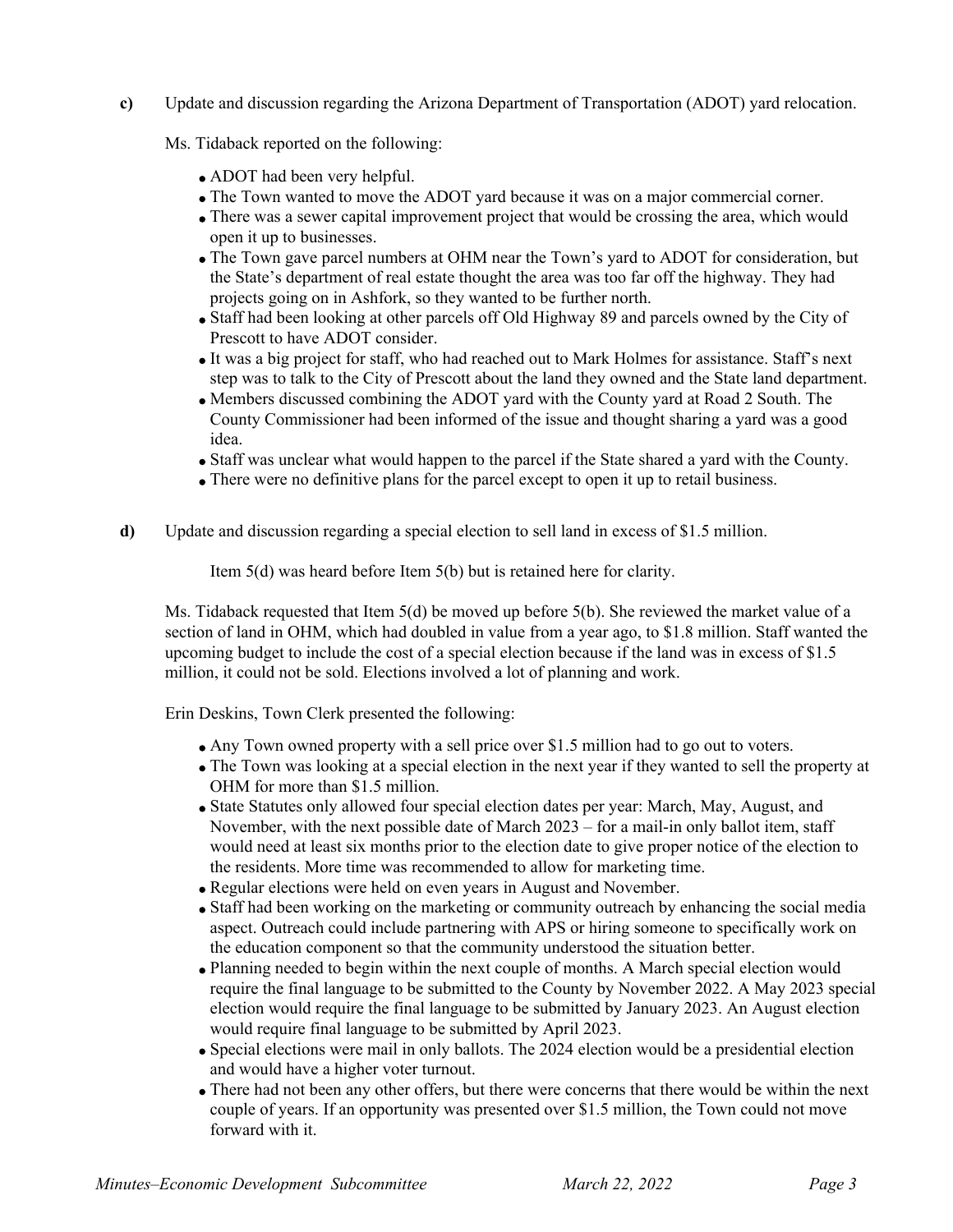- Staff pointed out that if the Town voted no on selling land over the \$1.5 million, and the Town then turned around and sold it for \$1.4 million, it might look bad to the community.
- The land could still be leased, but generally people wanted to own the land.
- Members thought August 2023 was a good special election date.
- **e)** Update and discussion regarding wayfinding signs.

Ms. Tidaback reported on the following:

- Staff had a meeting with Development Services to discuss the technical aspect of where the signs could be located and the sign concepts.
- Civiltec planning information was shared with Committee Members regarding the ADOT right-of-way on State Route 89. They were updating the scope of the original information that the Council had not approved. Civiltec would work with ADOT to determine where the wayfinding signs could be located.
- Anything not on the highway would involve the Town's jurisdiction.
- The process would involve much time and planning.

#### **6) NEW BUSINESS**

**a)** Consideration and discussion regarding national and regional tenant purchasing land on 89 for development.

Ms. Tidaback presented on the following:

- Staff met together to find a location for Ocean Blue Car Wash. They discovered an area that had water and sewer near National Bank.
- The developer had made an offer on the property. It could bring additional business to the area as well.
- Development could involve both regional and national businesses, which could be good for the area.
- The 27-acres at South Gate Plaza across the street, could be the next area to develop.
- There was enough room to circle around even for high volume traffic areas.
- The developer was considering the best spot for development.
- **b)** Consideration and discussion regarding solar parking lot and charging stations at the new police station.

Ms. Tidaback presented on the following:

- Staff was working with Take Charge Arizona, which were the charging stations.
- APS had just received approval for solar communities to move forward, and Chino Valley was on the list of communities. They now were working towards their EV universal, which also had a list.
- Staff was working on getting solar parking at the police station. Staff was also working on getting EVO chargers in.
- Staff would follow up with APS and ensure that they got their official application in. It would take some time to complete the process.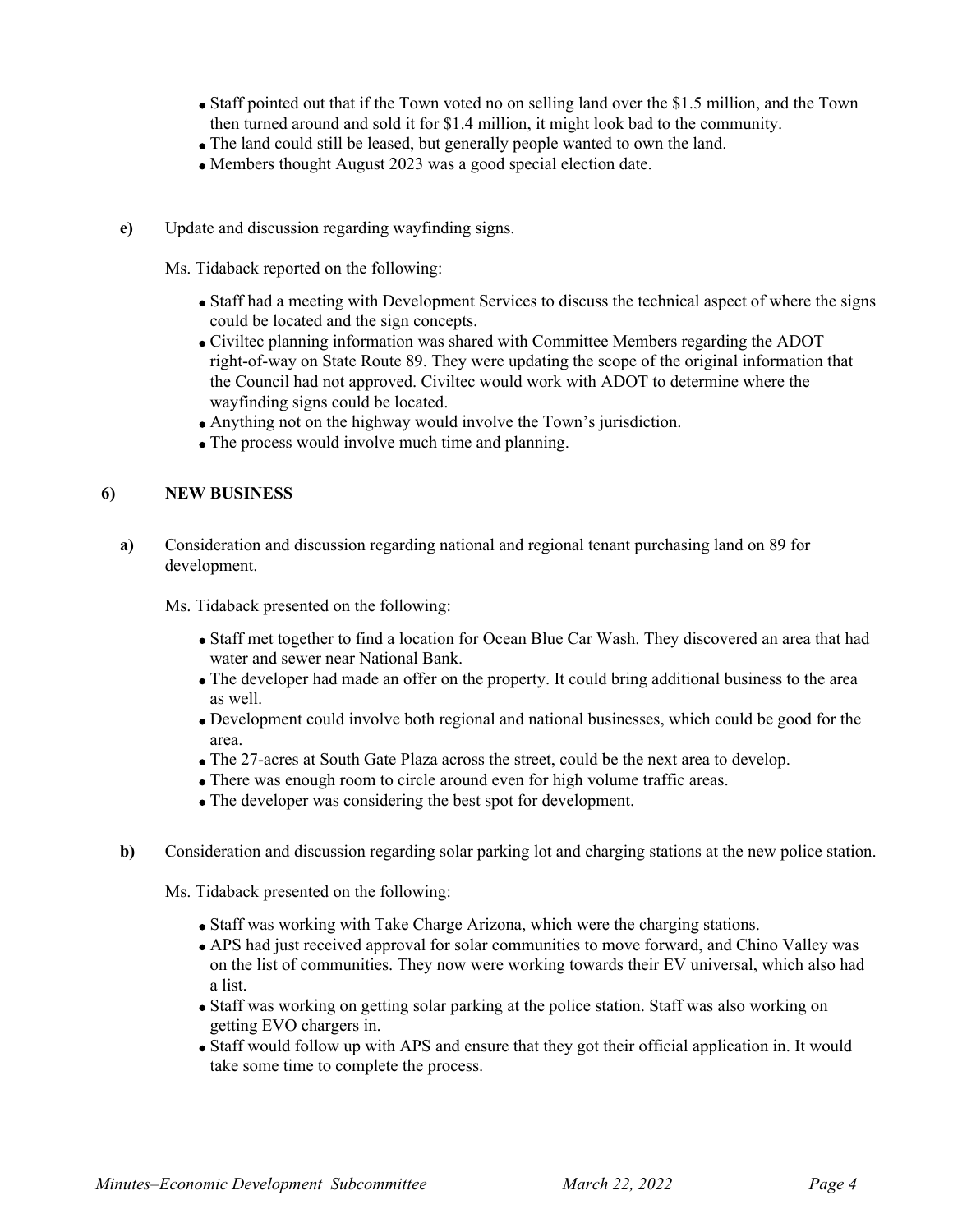**c)** Consideration and discussion regarding Arizona Office of Tourism Rural cooperative marking program fiscal year 2022.

Ms. Tidaback presented on the following:

- Staff had applied for this a few years earlier.
- It was a 50-50 shared match program for promoting tourism.
- In the previous year it covered 50% of the billboards, the website, and the brand kit.
- Staff would be applying again but was unsure what it would cover, but most likely similar items.
- Staff wanted to keep pushing forward or they could lose momentum.
- Staff would bring in the information to the next meeting to determine the best place for advertising.
- **d)** Consideration and discussion regarding Arizona Commerce Authority (ACA) and Arizona Department of Transportation (ADOT) Economic Strengths Project Grants (ESP).

Ms. Tidaback presented on the following:

- Staff had applied for this the previous year and had received \$400,000 for Phase 1 of the OHM capital improvement project.
- Staff had met with Frank Marbury, and they determined they would apply for Phase 1 of bringing sewer across the road and for the road work associated with that.
- They already had plans in place and 30% engineered drawings were ready. It would be easy to show that the project was a good economic driver and staff thought the chances of getting the grant were good.
- CYMPO would be spending \$20 million in road improvements, and staff would get in touch with Craig Brown for a possible partnership.
- **e)** Consideration and discussion regarding the Trust for Public Land's interest in purchasing the Eastern Portion of Del Rio Ranch for preservation purposes.

Ms. Tidaback presented on the following:

- Michael Patrick from Arizona State Trust for Public Lands (ASTPL) had contacted staff and explained that there was interest in protecting the east side of Del Rio Ranch.
- The purpose would be for an historic preservation and interpretive project, including the Fred Harvey Company Barns, Civilian Conservation Corps Dam, the first territorial capital of Arizona, and the ecologically important Del Rio Springs.
- ASTPL had made a purchase offer to the listing agent and they were now in negotiations.
- They had discussions with State National Park and the Nature Preserve and Open Space, and there was interest in creating a State Park.
- Staff would stay in continuous contact about the issue.
- **f)** Consideration and discussion regarding Arizona Office of Tourism Rural Co-op is back out will be applying for the 50/50 match to further the tourism campaign.

Ms. Tidaback requested that items  $6(f)$  and  $6(g)$  be removed from the agenda because they were redundant.

Item not discussed.